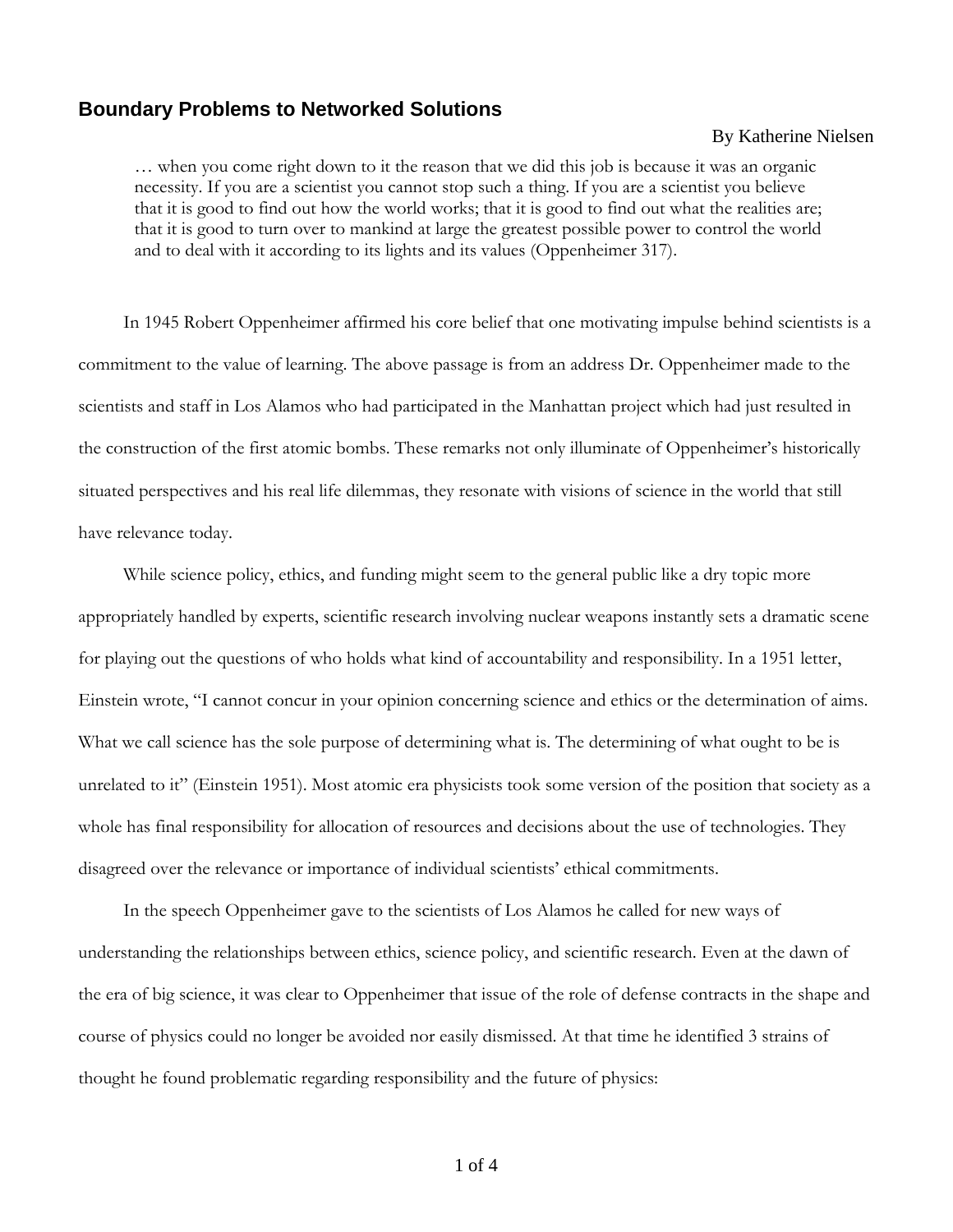One of them is the attempt to try, in this imperiled world, in which the very function of science is threatened, to make convenient arrangements for the continuation of science, and to pay very little attention to the preconditions which give sense to it. Another is the tendency to say we must have a free science and a strong science, because this will make us a strong nation and enable us to fight better wars. It seems to me that this is a profound mistake, and I don't like to hear it. The third is even odder, and it is to say, "Oh give the bombs to the United Nations for police purposes, and let us get back to physics and chemistry" (Oppenheimer 322).

Each of these three approaches posits a vision of the landscape of knowledge as territories that can be cleanly divided into distinct domains. The first—making convenient arrangements for the continuation of science while ignoring the preconditions—identifies an approach that suggests one could blithely use public science policy as a money tree; it implies that funding methods could be kept separate from the doings of science. The second approach of strong science and nation suggests that the domain of science and the domain of national interest, including defense, could be made into parallel and unified vectors. The third pretends that as scientists, they had briefly tread on the dirtier soil of the domain of national conflict, but could return to a pure realm. By rearticulating boundaries for science, all three approaches released or reduced scientists' ethical responsibilities.

Oppenheimer gave no explicit critique of these three strains of thought; however, they each have blind spots resulting from conceiving knowledge as divided into cleanly defined domains. The approach which blithely viewed public policy as a money tree lacks a comprehension of how funding processes shape the sociology of science and how social/cultural factors shape the conditions of knowledge making. The past 30 or 40 years in science studies has been redressing this oversight. Recently the image of a triple helix has been used to capture the increasingly intertwined worlds of industry, government, and academic research (Etzkowitz 2000). This newer metaphor indicates that these domains may have identifiable trajectories and at the same time highlights the weave.

The idea that one could get back to doing "physics and chemistry" imagines pristine boundaries between ethical considerations and science that have since steadily eroded. Since 1949 knowledge making activities have broken down from such easily containable disciplinary boundaries. Although practitioners may have shifted past perspectives routed in a concept of knowledge making as occurring in cleanly defined domains, a deep understanding of the complex relationships is rare outside science studies fields. If the public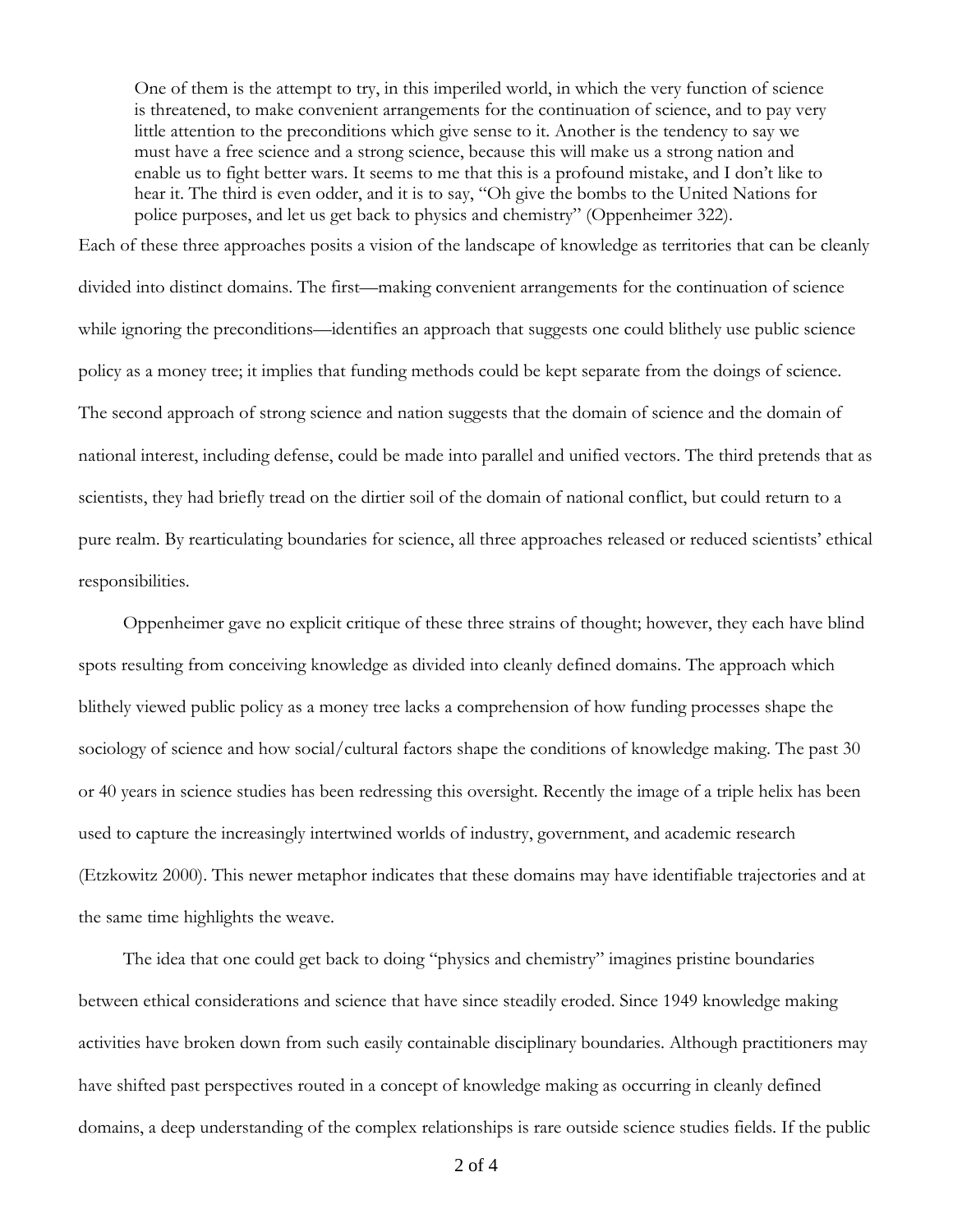is to wisely inform decisions of science policy, such as regarding ethics or allocation of research funding, they clearly need to know more about the ways knowledge is made in science.

Crucial elements in the process of making and transmitting knowledge by scientists occurs by means that are not captured by traditional archives because it is never written down, for example the tacit knowledge transmitted from teacher to student, the embodied knowledge students and post-doc's discover simply by being in the "best" laboratories, or the particular ways that a research group collaborates (Traweek 2004). One way to close the gaps of understanding underlying the three flawed approaches that Oppenheimer identified is to enable people at all educational levels to be exposed to and even interact with the everyday activities of scientists. Studying what scientists do—the embodied activities they perform—is a crucial aspect of getting hold of how people express their scientific minds.

 One project I am involved with that addresses these issues is the development of digital archives and cohort oral histories of scientist at KEK, the Japanese national laboratory of research in high energy physics, accelerators, and materials science. The KEK digital archive project will be a prototype for other research institutes within Sokendai, the Graduate University for Advanced Study in Japan. We are currently in the process of developing the infrastructure needed to support researchers collecting oral histories, resources informing participants on what to expect, mechanisms for uploading and querying digital data and media, etc.

Oral history and digital archives might offer the opportunity to create more than a static repository; they could literally be a vehicle for posing questions and offering answers. Digital archives could respond to the on-going development of questions of professional historians as well as many other audiences. Access to and even participation in oral history could become a means to educate youth and the public at large about scientific work so that they can better understand the day to day experience of scientists and play an informed role in shaping science policy. Exposure to the everyday scientific activities of collaboration, tinkering, efforts to secure funding, etc., would be a powerful force to help transform the stereotypic image of science as a set of facts to be absorbed from a textbook. The old vision of science as a domain distinct from issues of accountability and responsibility of scientists would be transformed by a more complete picture. Digital archives and oral histories also promote conversation across current disciplinary lines. The need of